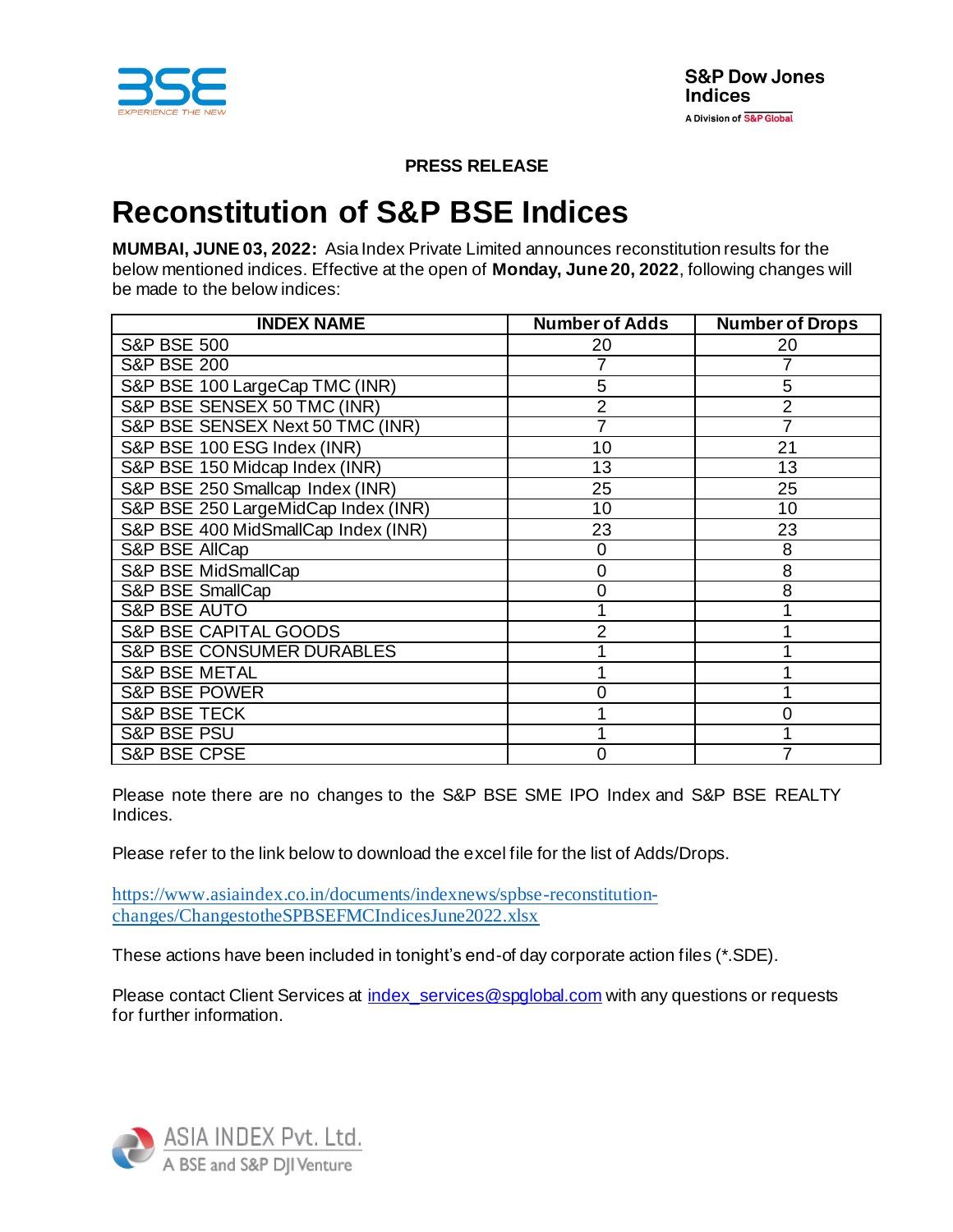

## About ASIA INDEX PRIVATE LIMITED

Asia Index Pvt. Ltd is a 50-50 partnership between S&P Dow Jones Indices LLC, the world's largest provider of financial market indices, and BSE Ltd, Asia's oldest stock exchange and home to the iconic SENSEX index – a leading indicator of Indian equity market performance. Asia Index Pvt. Ltd, which combines the benchmarks, market intelligence, and insights of both parent companies, each established more than 115 years ago, aims to provide a full array of indices enabling global and domestic investors to participate in South Asia's vibrant economies. The Company is best known for calculating, publishing, and maintaining a diverse family of Asian indices under the umbrella brand, S&P BSE Indices.

### About BSE

BSE (formerly Bombay Stock Exchange) established in 1875, is Asia's first & now the world's fastest Stock Exchange with a speed of 6 microseconds. BSE is India's leading exchange group and has played a prominent role in developing the Indian capital market. BSE is a corporatized and demutualised entity, with a broad shareholder base that includes the leading global exchange- Deutsche Bourse, as a strategic partner. BSE provides an efficient and transparent market for trading in equity, debt instruments, equity derivatives, currency derivatives, commodity derivatives, interest rate derivatives, mutual funds and stock lending and borrowing.

BSE also has a dedicated platform for trading in equities of small and medium enterprises (SMEs) that has been highly successful. BSE also has a dedicated MF distribution platform BSE Star MF which is India Largest Mutual Funds Distribution Infrastructure. BSE launched commodity derivatives trading in Gold, Silver, Copper, Oman Crude Oil Guar Gum, Guar Seeds & Turmeric.

BSE provides a host of other services to capital market participants including risk management, clearing, settlement, market data services and education. It has a global reach with customers around the world and a nation-wide presence. BSE's systems and processes are designed to safeguard market integrity, drive the growth of the Indian capital market and stimulate innovation and competition across all market segments.

Indian Clearing Corporation Limited, a wholly owned subsidiary of BSE, acts as the central counterparty to all trades executed on the BSE trading platform and provides full novation, guaranteeing the settlement of all bonafide trades executed. BSE Institute Ltd, another fully owned subsidiary of BSE runs one of the most respected capital market educational institutes in the country. Central Depository Services Ltd. (CDSL), associate company of BSE, is one of the two Depositories in India.

BSE has set up an Investor Protection Fund (IPF) on July 10, 1986 to meet the claims of investors against defaulter Members, in accordance with the Guidelines issued by the Ministry of Finance, Government of India. BSE Investor Protection Fund is responsible for creating Capital markets related awareness among the investor community in India.